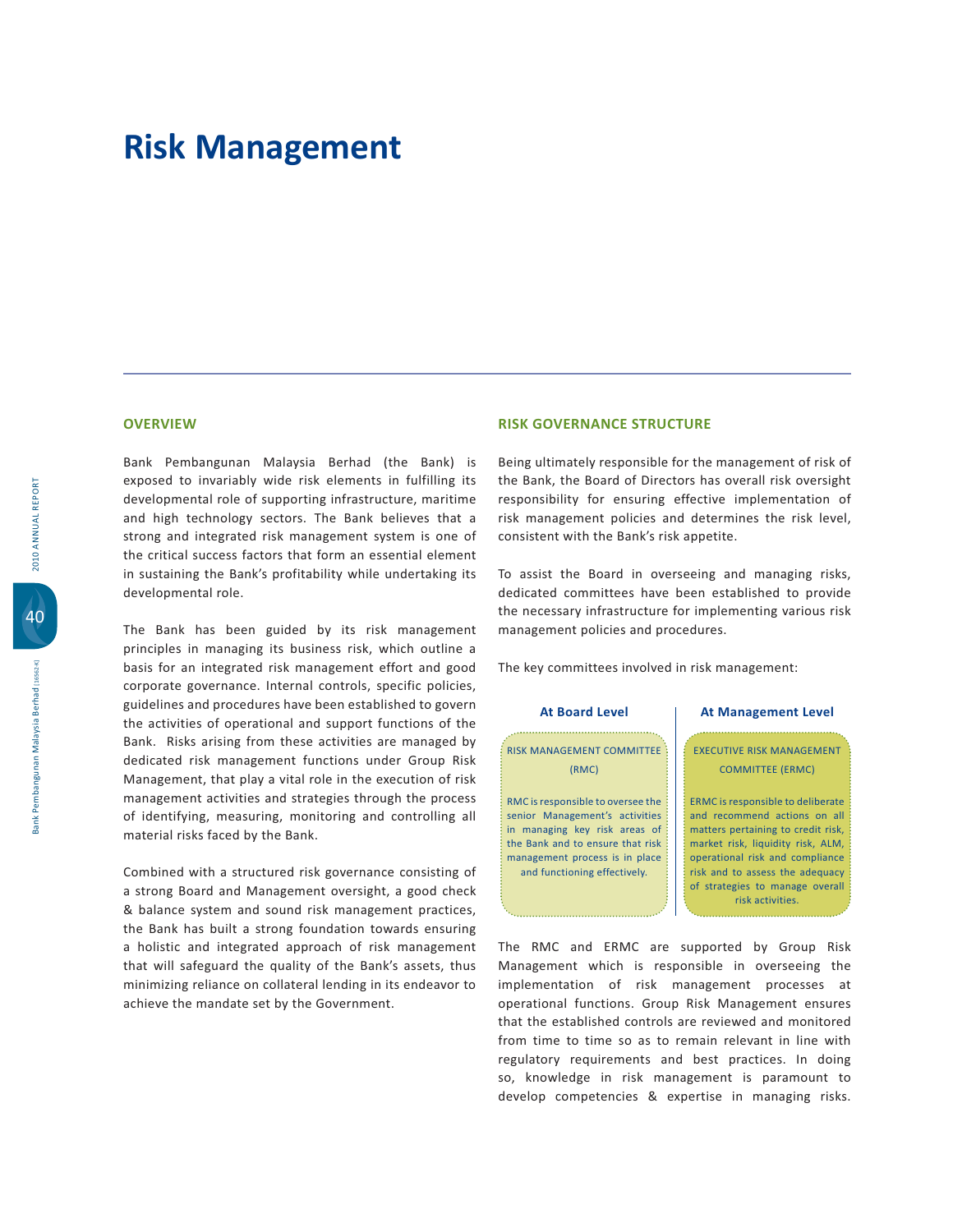Continuous training programmes on risk management are being provided to the staff to enhance knowledge and competencies as well as to keep current with the latest development in risk management.

Group Risk management is made up of four (4) functions namely Credit Risk function, Market Risk function, Operational Risk function and Compliance function. Group Risk Management reports directly to the RMC to maintain its independence.

### **RISK MANAGEMENT PROCESS**

The Bank realizes that the key success in lending activities lies in how the risk is managed, that is by having a clear risk management process and controls at various processes within the Bank that will assist in meeting the Bank's objective.

This risk management process involves four major processes as described below:-



The management of risk is a continuous process which is undertaken by Group Risk Management. The risks consist of credit risk, market risk, liquidity risk and operational risk that arise from the activities carried out at operational functions of the Bank.

### **MANAGEMENT OF CREDIT RISK**

Credit Risk is the potential loss of revenue, either the principal or interest or both, arising from the failure or unwillingness of counterparties or borrowers to honour their financial and contractual obligations as and when they are due. These obligations are from lending, investment and other activities undertaken by the Bank.

As lending is the main activity of the Bank, credit risk management has therefore been the main focus of the Bank's risk management activities. Management of credit risk encompasses establishing internal controls with a check-and-balance structure within the credit process to minimize poor credit quality arising from imprudent lending, risk concentration in credit portfolio and other judgmental errors that could potentially impact the overall financial soundness of the Bank. The process of managing credit risk involves risk identification, risk assessment and measurement, risk monitoring and risk control. Management of credit risk is not only vital at loan origination, but continues with the preservation of quality loan assets throughout the credit process in order to sustain credit quality.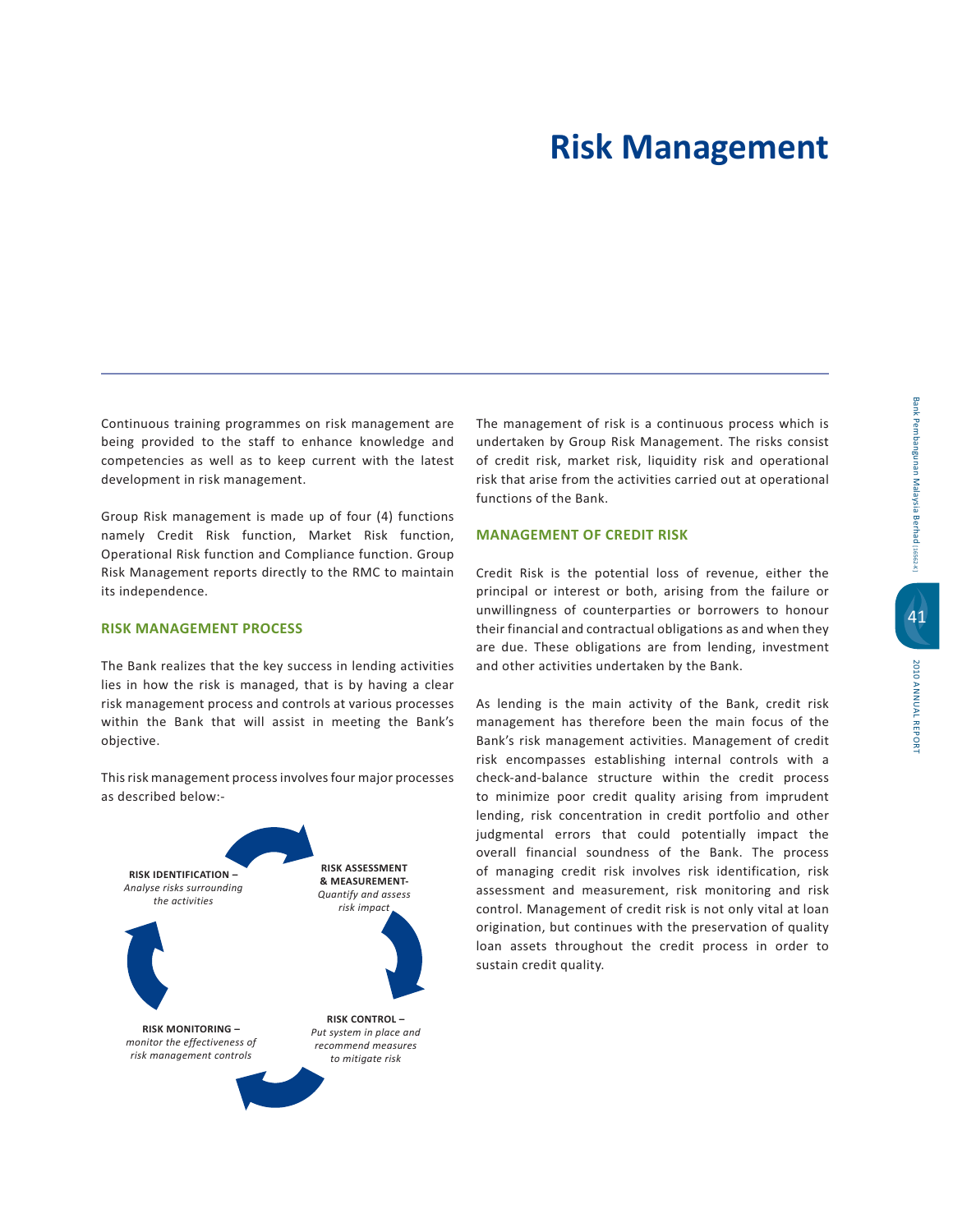#### RISK ASSESSMENT AND CONTROLS AT VARIOUS CREDIT PROCESSES

### **Credit Origination**

Clear segregation between credit sourcing and credit processing.

Proper selection and training of Credit staff.

### **Credit Evaluation**

Independent credit risk assessment by Credit Risk function. Credit rating system for rating of borrowers / projects to determine

### credit risk level. Credit proposals to

comply with Credit lending policies & guidelines.

### **Credit Approval**

Establishment of hierarchy of credit approval, which links the authority limits to credit amount.

#### **Credit Disbursement**

Independent checking by Compliance function on non-compliance to credit disbursement conditions.

#### **Credit Monitoring**

Annual credit review and updates of credit rating to assess migration of rating.

Management of vulnerable credit and tracking of credit in arrears.

In-depth post-mortem review on impaired credit.

Post approval credit review conducted on approved credit to ensure that credit facilities are properly approved.

**Monitoring of overall credit portfolio** 

- Credit portfolio analysis on quality of credit and exposure.
- Stress testing of credit portfolio for possible downgrading of accounts to gauge potential impact on income and capital.
- Benchmarking of credit portfolio against established limits.

Credit risk identification, assessment, monitoring and

- control are further elaborated in the following processes of credit risk management :
- . The Bank maintains an independent credit evaluation function, which is separated from credit originator to maintain essential check-and-balance system against imprudent lending elements. Credit is originated by Business Development (BD) and processed by Credit Analysis function. To ensure highest standard of credit assessment, BD and Credit Analysis staff must undergo relevant training programmes to ensure understanding

of credit evaluation. The Bank encourages all staff in credit-related functions to secure the Certified Credit Professional (CCP) to continuously promote professionalism and expertise in their work.

In an effort to enhance customer relationship management concept and credit operations delivery system, the Bank, in August 2010, has streamlined the functions of BD and Credit Analysis. The functions have been placed under Business Banking which consists of various functions according to the respective financing sectors.

42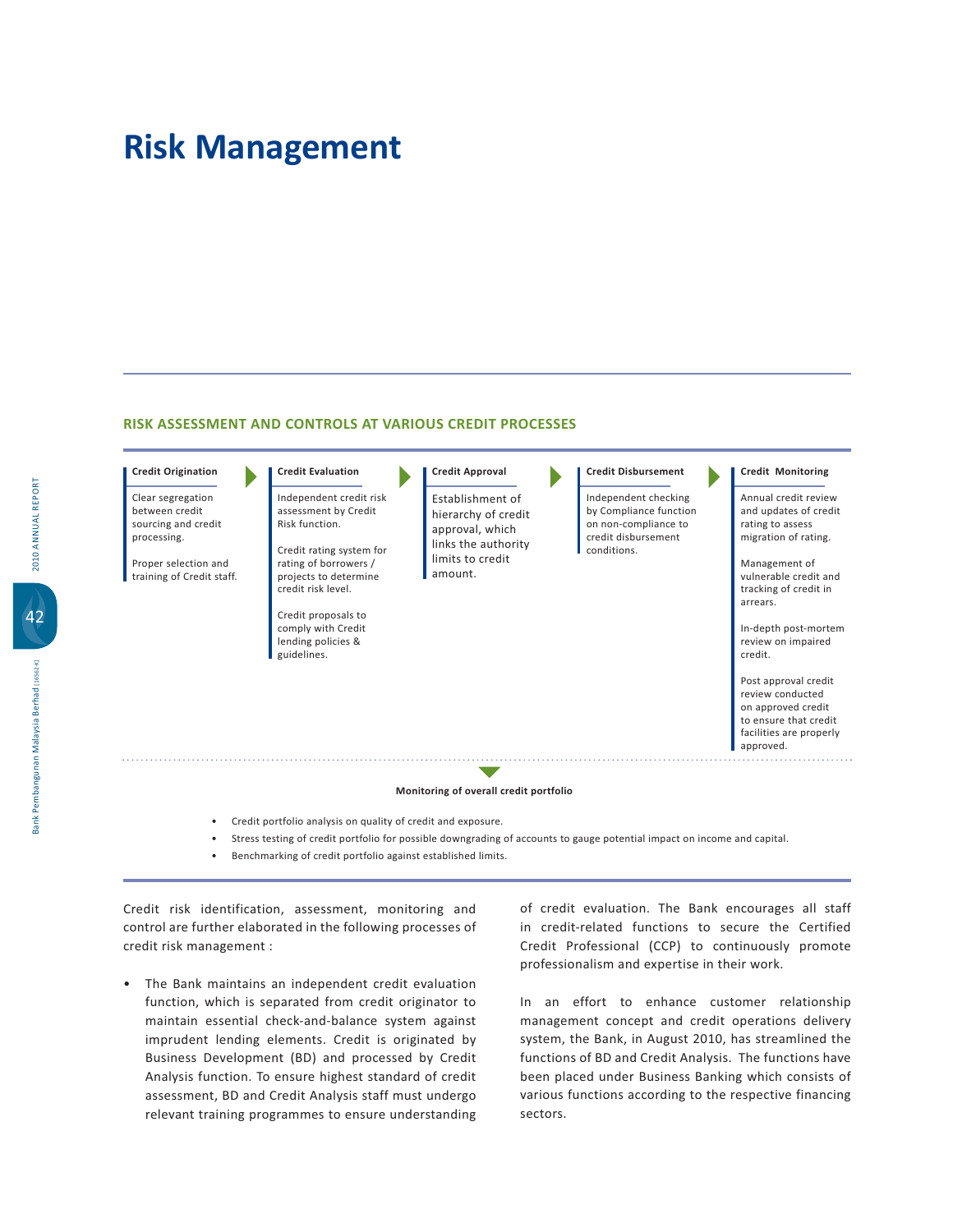- · Prudent credit assessment is enforced through independent credit risk assessment by Credit Risk function. Risk issues are mitigated by the risk owners before the approving authorities consider any credit proposal. Credit Risk function also reviews credit proposals for compliance with credit policies.
- All credit proposals are rated using an internal credit rating system to assess and measure borrowers' risk of default. For project financing, the Bank uses a Project Risk Scoring (PRS) system to measure projects' risk of default. As a prudent practice, borrowers or projects assigned with a 'high risk' grade will not be considered for credit facilities unless adequate risk mitigations are in place.
- Credit disbursement requisition is independently assessed by Compliance function, as a "final gatekeeper" to ensure adherence to credit disbursement conditions prior to credit disbursement. Credit Compliance also verifies terms and conditions imposed in the Letter of Offer as approved by the approving authorities.
- The Bank continues to monitor the quality of credit throughout the credit period to detect any deterioration so that corrective measures could be taken. Annual credit review serve as a control mechanism to prevent further credit deterioration. Credit review is conducted at least once a year and more frequent reviews are performed on high-risk credit under "watch - list" accounts. Annual credit review will be rated by Credit Risk function to monitor credit risk migration for effective monitoring.
- The overall credit risk profiles of credit portfolio are reviewed and monitored by Credit Risk function by performing stress tests on credit portfolio based on selected scenarios, which include possible downgrading of the accounts to assess the impact on the Bank's earnings and capital. The results of stress tests, risk exposure and risk profile of credit portfolio are deliberated at the relevant committees of the Bank including ERMC and RMC.
- · Risk issues surrounding new financing products are identified by Group Risk Management from the perspectives of credit risk, market risk and operational risk before being implemented to ensure that all inherent risks could be managed. All product development proposals need endorsement by RMC before obtaining approval from the Board.
- To better understand how problem credit developed and to identify lapses in credit and monitoring process, system and people, post mortem reviews are conducted on impaired credit. Observations and findings are communicated as feedback to assist in upgrading credit skills with the objective that past mistakes will not be repeated. Lessons are learned from root-cause analysis and actions are taken to improve credit risk management process.
- As part of the internal control, a team within the internal audit function was established to conduct post credit review on approved credits to analyse 'completeness' of credit decision, that is to determine the compliance of the processes involved in credit evaluation and approval. Feedback will be provided on the effectiveness of credit process in identifying emerging problems.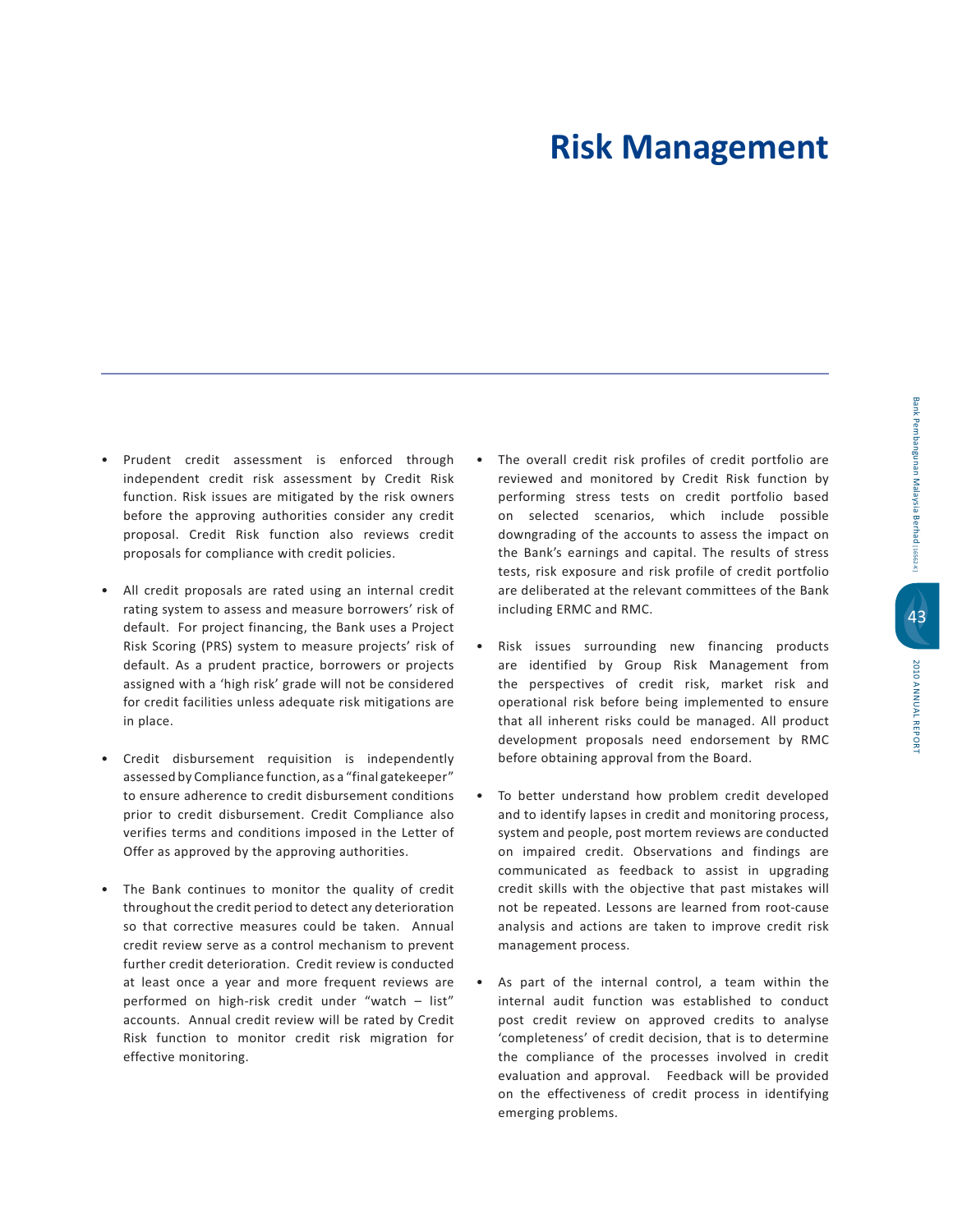#### **Credit Risk Management Framework**

The following framework governs the management of credit risk for the identification, measurement, monitoring and controlling of credit risk:

- . The Bank has instituted clear internal controls to govern lending activities and assessment of credit proposals for prudent lending activities through the establishment of Credit Risk Management Policies and Credit Operations Policy and Guideline. Operational manuals and directives issued by Bank Negara Malaysia (BNM) including guidelines as prescribed under the Development Financial Institutions Act 2002 (DFIA) are adhered to, which have assisted the Bank in achieving its corporate objectives within an acceptable risk profile and risk appetite.
- Different levels of approving authorities govern credit approval process according to credit limits. The approval hierarchies that link the authority limits to the amount of credit ensure that credit sanctioning remains a critical part of risk evaluation system.
- Limits pertaining to financing portfolio are established to manage concentration risk. Limits are continuously monitored and any breaches or critical level of exposure will be reported to the relevant committees. The Bank diversifies its credit portfolio and avoids any undue concentration of credit risk in its credit portfolio by setting credit limit to single customer. The Bank diversifies its credit risk by spreading its credit portfolio across different economic activities to avoid being over-exposed to any particular economic sector. Exposure limits are set on lending portfolio particularly in respect of lending to commercial business. The limit by commercial business sector is guided by the Bank's Budget and is reviewed where necessary.
- Internal rating system is in place that serves as a 'tool' to measure credit risk level of borrowers and projects. The rating model is subject to enhancement to maintain its predictive power and robustness to suit lending requirements.
- Reporting of credit risk activities is made to the ERMC before deliberations at the RMC. The ERMC that meets once a month deliberates issues on the quality of credit risk of borrowers to preserve the quality of loan assets, with the objective of preventing them from turning impaired. The ERMC recommends action on all credit risk related matters including loan asset quality, credit portfolio composition and adequacy of strategies and controls to manage overall credit risk activities. The ERMC also deliberates periodical report on credit risk prior to submission to RMC.
- As part of the corporate governance, Group Audit & Examination (GAE) undertakes an independent assessment of "credit compliance" to policies and procedures. The findings are communicated to the respective functions and further deliberated at the Audit Committee meeting. Issues raised are followedup by GAE to ensure that corrective measures are implemented.

#### **CREDIT RISK INFRASTRUCTURE ENHANCEMENT**

The Bank has embarked on the enhancement of credit rating 'tools' and credit rating management practice beginning the second half of 2010 with a plan to utilize the enhanced credit rating model in January 2011. This move is part of the Bank's effort to assess credit risk more comprehensively for effective measurement and management of credit risk, as well as part of effective risk-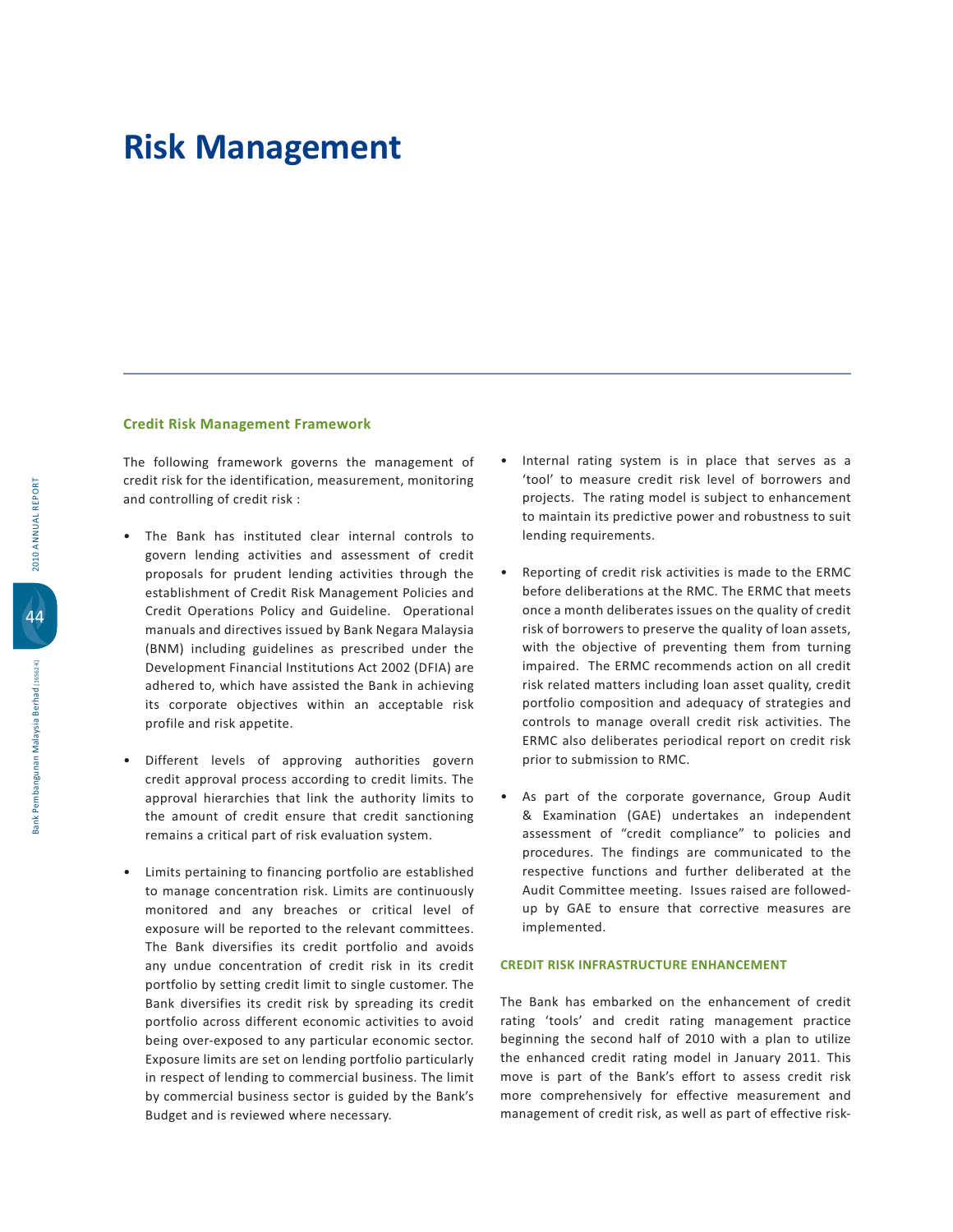based lending strategies. The enhancement would involve the transition of the existing credit rating models to an enhanced version focusing on the three components of Risk Weighted Assets (RWA) calculation, namely Probability of Default (PD), Exposure at Default (EAD) and Loss Given Default (LGD) models.

### **MANAGEMENT OF MARKET RISK**

Market risk is the risk of loss in financial instruments or balance sheet due to adverse movements in market factors. The primary categories of market risk are:

| Interest<br>rate risk :      | The risk to earnings or capital arising<br>from movement of interest rates. The<br>measurement of interest rate risk using<br>earning perspective is termed as Earning<br>At Risk (EAR) while under the economic<br>perspective; the interest rate is expressed<br>in the form Capital At Risk or Economic<br>Value of Equity (EVE). |
|------------------------------|--------------------------------------------------------------------------------------------------------------------------------------------------------------------------------------------------------------------------------------------------------------------------------------------------------------------------------------|
| Foreign<br>exchange<br>risk: | Arising from changes in exchange rates<br>and implied volatilities on foreign<br>exchange options.                                                                                                                                                                                                                                   |
| Equity risk:                 | The risk which arises from adverse<br>movements in the price of equities on<br>the equity positions taken from time to<br>time.                                                                                                                                                                                                      |

Market Risk function is an independent risk control unit and is responsible for ensuring that risk management frameworks are implemented and that adequate risk controls are in place to support business growth.

Market Risk function undertakes the following support roles:

- S Formulating and reviewing the risk management frameworks, policies and procedures in accordance with the Bank's business direction and revised regulatory requirements;
- Carrying out independent monitoring of treasury activities on a daily basis, in accordance with approved policies and limits;
- In Providing independent market-to-market valuation of treasury positions and risk exposures, using data obtained from various sources;
- Reviewing new product proposal papers (in conjunction with other risk management unit), to assess market and liquidity risks prior to launching new products ; and
- Providing integrated risk management support activities in conjunction with other risk management function and participating with other departments on joint assignments and projects involving market risk, liquidity risk and asset-liability management and stress testing.

Market risk identification, assessment, monitoring and control are further elaborated in the following processes of market risk management:

• In identifying market risk, any adverse movements in the market-to-market value of the Bank's investments and forex exposure are assessed to determine the gain or loss arising from such movements. Simulations are also performed to determine the impact on the Bank's portfolio such as earning at risk and capital at risk that arise from various increase or decrease in market conditions.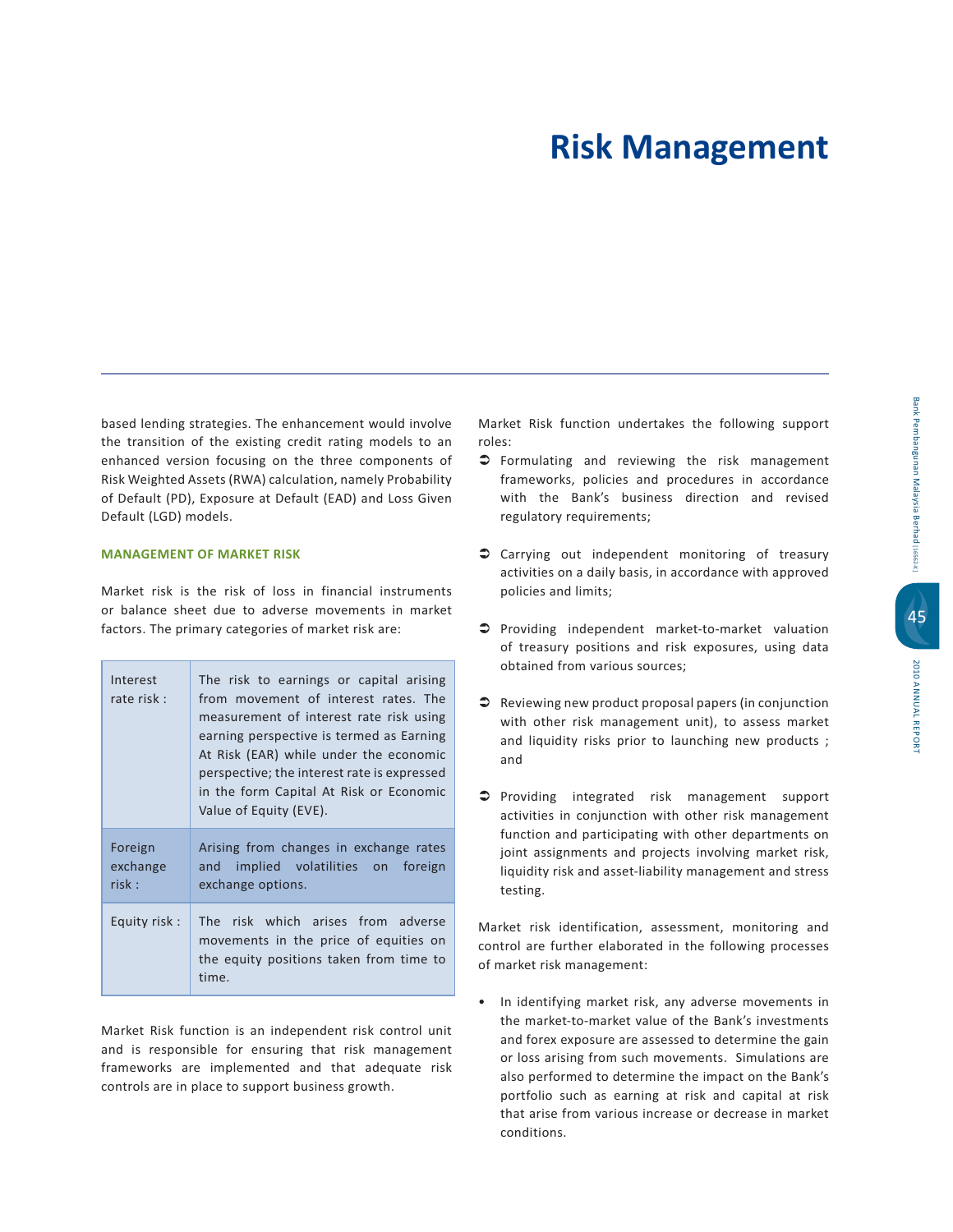- In determining loss or gain arising from the changes in interest rate movement, simulations are prepared under different interest rate movements to measure the impact on Net Interest Income of loan assets portfolio. Assessment is also made on the trend of Net Interest Margin to analyse its movement against the specific target. Actions taken to maintain the desired Net Interest Margin are deliberated at ERMC. Simulations are also done to gauge the net impact on FD placement and FD acceptance.
- Risk profile of the Bank and any unrealized gain/loss arising from interest rate movement are reported to ERMC, where decisions are made to address the issues. Any breaches of limits are also reported to ERMC and subsequently to the RMC for approval.
- An important goal of interest rate risk management is to maintain the Net Interest Margin within the tolerance limit. Such risk limits are reviewed periodically in line with market development and the Bank's risk appetite. Based on the simulations conducted on the interest rate movement, ERMC will be alerted on any potential loss arising from such movement beyond the established tolerance limits. Deviation from the target is assessed to enable proper controls, and appropriate actions will be taken so as to maintain safety, soundness and profitability of the Bank.
- · Middle office function has been established under Market Risk to be responsible for monitoring money market and investment activities to ensure that they are within the established limits. Market Risk function will propose mitigations to adhere to internal limits.
- Early warning indicator was established as Management Action Trigger (MAT). The MAT is a trigger level to warn of a persistently breach limit position.

• Policies have also been established for the classification of investments in accordance to FRS 139 and the setting of exposure limit for bond portfolio.

#### **Asset Liability Management Framework**

Asset & liability management (ALM) can be broadly defined as the continual rearrangement of both sides of the Bank's balance sheet in pursuit of maintaining reasonable profitability, minimizing interest rate risk and to providing adequate liquidity.

Recognizing the impossibilities of achieving a perfect match in the ALM, the continual rearrangement process of the ALM position is governed by three (3) categories of policies. First is used to measure ALM performance relating to the measurement of interest rate risk; second is to measure foreign exchange translation risk; and third is to measure liquidity risk.

These policies are then translated into various pre-set limits embedded in the ALM framework.

The ALM process undertakes a number of analysis designed to identify static and dynamic mismatch; sensitivity of net interest income; and market value under limited multiple scenarios.

The result of the analysis is then presented to the ERMC for review of the ALM position. Material breach of preset limits and critical adjustments required on ALM approach are then escalated to the Board through RMC for deliberation and approval.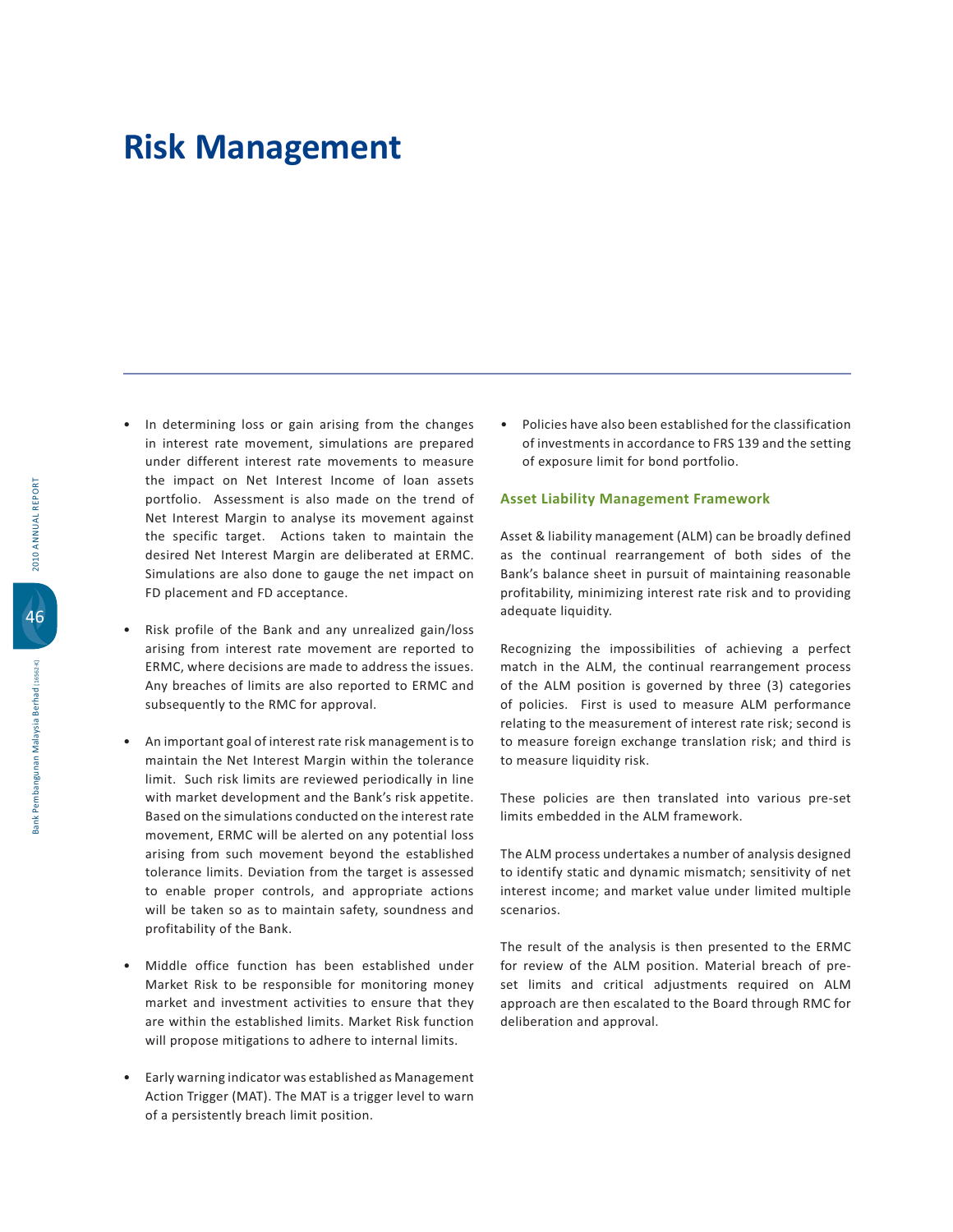# 2010 ANNUAL REPORT 2010 ANNUAL REPORT

### **MANAGEMENT OF LIQUIDITY RISK**

Liquidity risk is the risk of loss resulting from the unavailability of sufficient funds to fulfill financial commitments, including customer liquidity needs, as they fall due. Liquidity risk also includes the risk of not being able to liquidate assets in a timely manner. The primary categories of liquidity risk are:

| Funding risk:          | Represents the risk that the Bank will not be<br>able to fund its day-to-day operations at a<br>reasonable cost.                                          |
|------------------------|-----------------------------------------------------------------------------------------------------------------------------------------------------------|
| Concentration<br>risk: | Over exposure to one/single large depositor.<br>Probability of loss arising from heavily<br>lopsided exposure to a particular group of<br>counterparties. |

Liquidity risk identification, assessment, monitoring and control are further elaborated in the following processes of liquidity risk management:

- Liquidity gap analysis is carried out to measure liquidity gap, which includes the overall liquidity management analysis and reporting on a macro-level. Cash inflows and outflows are assessed to ensure that the Bank maintains sufficient liquid assets to meet financial obligations when they fall due. Short-term liquidity crunch is met by money market borrowings and disposals of marketable securities.
- Liquidity ratio is also used to assess liquidity risk, where any breaches of limit are evaluated to determine the attributing factors. Mitigations are then recommended via ERMC.
- . To manage liquidity, funding concentration is periodically assessed to monitor the level of reliance to particular funding sources by counterparty. Appropriate counterparty limits for deposit placement have been established to monitor liquidity and concentration risk to ensure diversification of funding structure, which are reviewed annually. Market Risk function proposes and recommends the needed mitigations and alternative actions to adhere to the internal limits of the Bank.
- Risk indicators are observed to ensure that the Bank would be able to meet its short-term obligations and to determine the existence of any adverse deviation or movement for detecting any warning signals. Risk indicators are regularly reviewed to ensure that the indicators remain relevant. Actions are taken to mitigate any deterioration in liquidity ratio, via ERMC.
- The anticipated funding requirements, sources of funds, Bank's fund-raising capacity, present and anticipated asset quality and present and future earnings capacity are also assessed to monitor liquidity. Any requirements for funding by the operating business units, which have significant impact on the Bank's liquidity, are assessed and monitored.

### **Liquidity Management Framework**

The Bank employs BNM's Liquidity Framework as a foundation to manage and measure its liquidity risk exposure. The Bank also adopts a range of tools to monitor the liquidity risk limit exposure such as New Liquidity Framework (NLF), internal limit, Management Action Triggers (MAT) and stress testing.

Liquidity risk represents the danger of not being able to fulfill payment obligations, whereby the failure to perform is followed by undesirable consequences. An effective liquidity management should further ensure that the Bank maintains sufficient liquidity to withstand a range of stress events, including those that affect secured and unsecured funding.

In managing liquidity risk, the Bank needs to be attentive to liquidity strategy. A general approach on liquidity strategy will be set by the Bank through quantitative and qualitative targets. This strategy addresses the goal of protecting financial strength and to some extent, the ability to withstand stressful events in the marketplace.

The liquidity strategy enunciated specific policies on particular aspects of liquidity management, such as the composition of assets and liabilities, the relative reliance on the use of certain financial instruments, and the liquidity and marketability of assets.